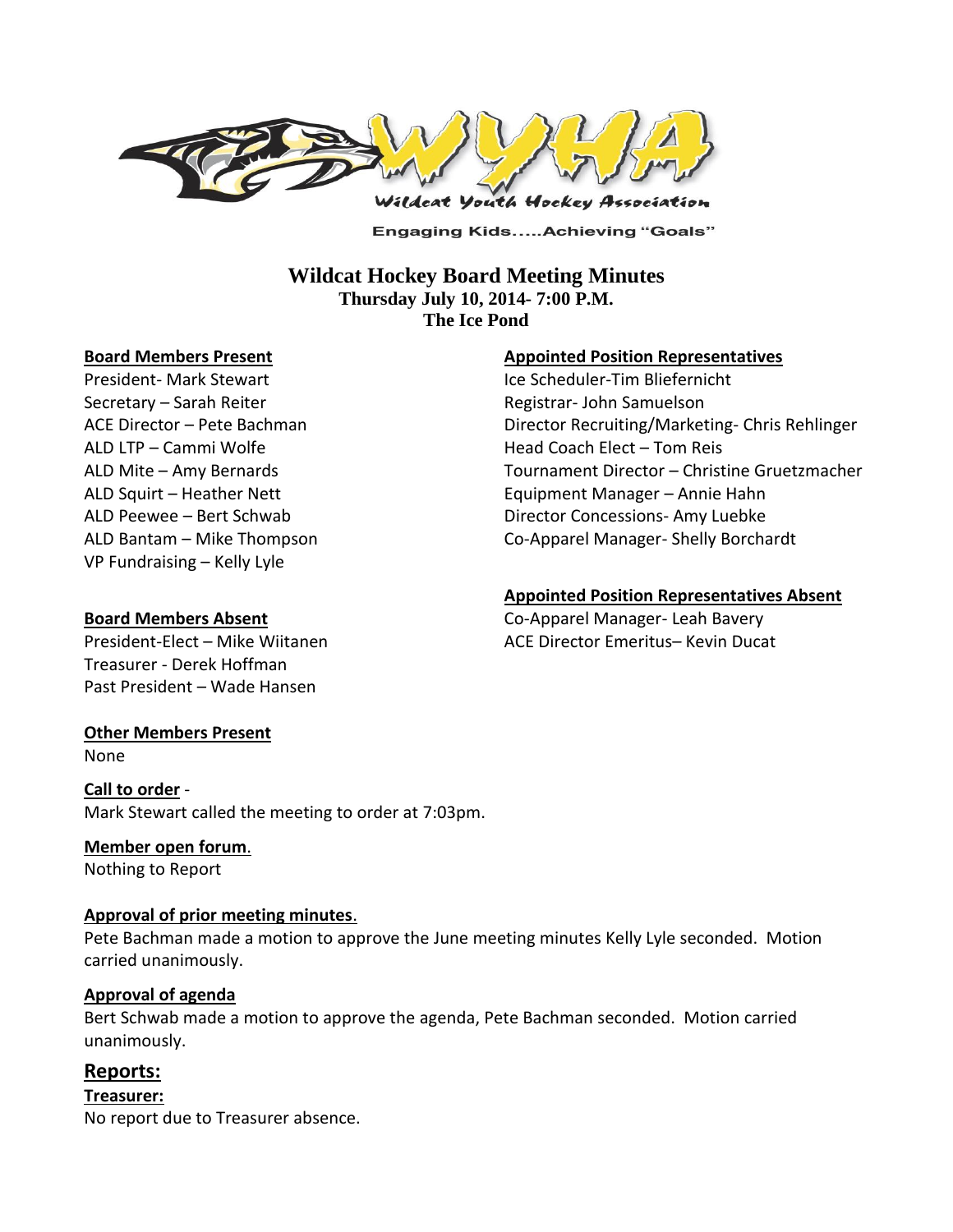# **President:**

### 2014/2015 budget and fees schedule

Mark Stewart presented the 2014/2015 budget, which includes the proposed ice time allocation for each level and fee schedule changes. Questions were answered and discussion ensued. Pete Bachman made the motion to approve the Budget and proposed skater fees as shown for 2014/2015. Mike Thompson seconded the motion. The motion passed unanimously

#### Appointed Board Members

Presented the slate of non-voting, appointed board members. Mike Thompson made a motion to approve the appointed board members. Kelly Lyle seconded the motion. The motion passed unanimously.

### WAHA Meeting

All board members are invited and encouraged to attend the WAHA annual meeting  $8/1 - 8/2$  in Stevens Point.

### **LTS/U6 Mite/LTP:**

Discussion with Todd will occur this month. More to report at the August board meeting.

**U8 Mite ALD:**  Nothing to Report

**Squirt ALD:**  Nothing to Report

**Pee Wee ALD:**  Nothing to Report.

**Bantam ALD:**  Nothing to Report

### **Equipment:**

Follow up needed on families who haven't returned equipment. Discussion about taking inventory on existing equipment to be able to determine needs for next year. Discussion about team managers taking responsibility for equipment return. Annie to present plans at August meeting.

### **Fundraising:**

Nothing

### **Apparel:**

Spiritwear: Shelly exploring options and vendor selection for upcoming year. Will bring plan to board at upcoming meeting.

### **Registrar-**

Following the approval of budget and fees, will work to get fees and registration up on the website.

#### **Ice scheduler-**

#### Ice Needs for 2014/15

Ice needs submitted to rink, and waiting for final approval through the rink.

#### **Marketing Director:**

Parades – Parade in Lodi on August  $9<sup>th</sup>$ . Email blast needed 2 weeks in advance.